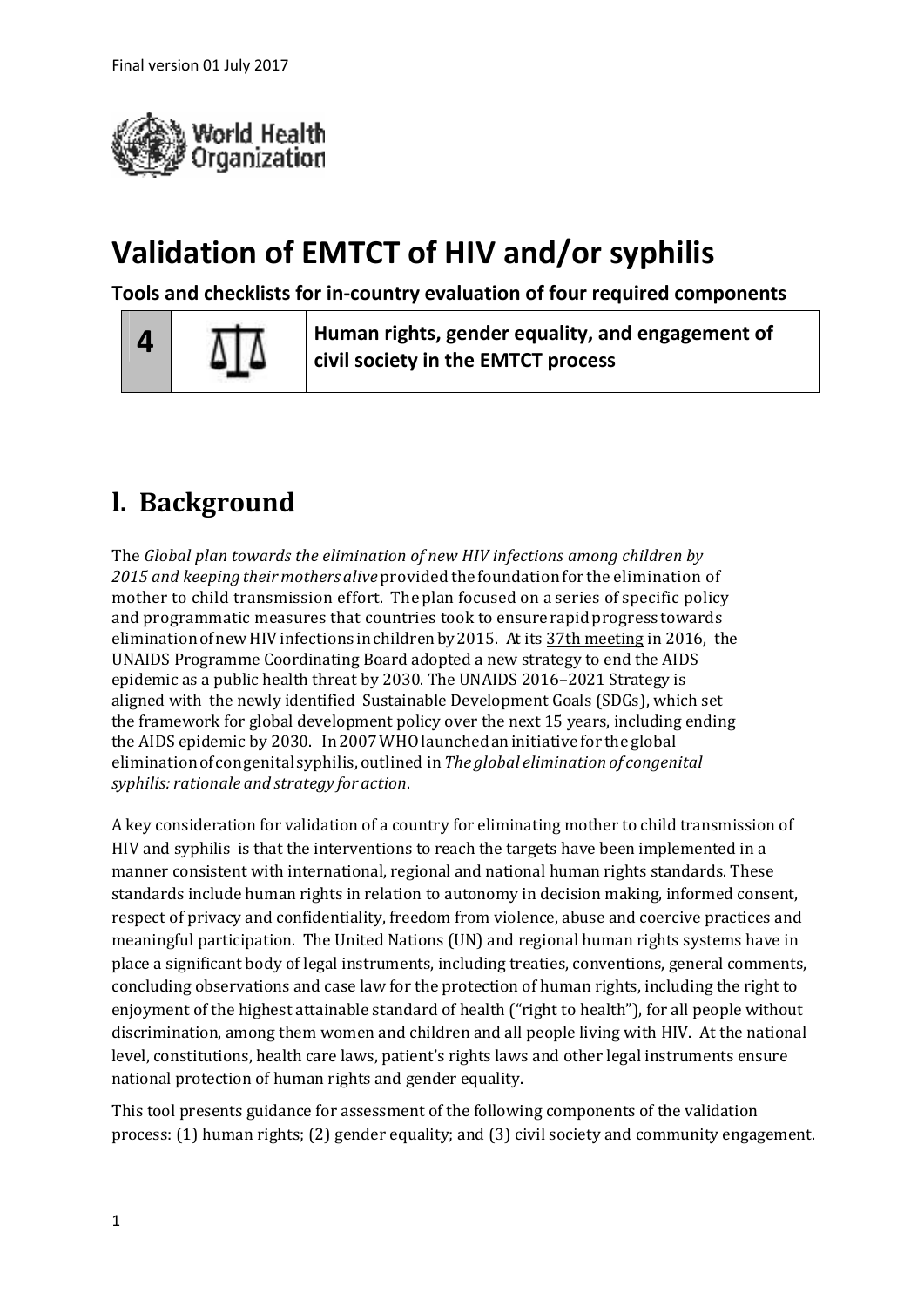## **Human rights**

A non-negotiable consideration for validation of a country is that the interventions to reach the targets have been implemented in a manner consistent with international, regional and national human rights standards. The UN and regional human rights systems have in place a significant body of legal instruments, including treaties, conventions, general comments, concluding observations and case laws for the protection of human rights, including the right to enjoyment of the highest attainable standard of health ("right to health") and other related human rights that shall be applicable to all people without discrimination, including women and children and people living with HIV. At the national level, constitutions, health-care laws, patient's rights laws and other legal instruments ensure national protection of human rights. It is important to note that the principles underpinning human rights all need to be upheld including universality, inalienability, indivisibility, interdependency, non-discrimination, equality, participation, accountability and rule of law.

Several universal and regional health and human rights agreements have established obligations applicable to various State actors, including ministries of health, health institutions and health-care workers with regard to the respect, protection and fulfilment of human rights in relation to health more broadly and EMTCT of HIV specifically *(1,2)*. National human rights protection systems consist of legal frameworks, institutions, policies, procedures and actors, and they have been established to ensure that international, regional and national human rights are respected, protected and fulfilled, including human rights of women, children and other groups in situations of vulnerability.

## **Gender equality**

Gender equality considerations are particularly pertinent in the context of vertical transmission of HIV and syphilis, as gender norms and practices can significantly shape the enjoyment of sexual and reproductive health (SRH) and rights of women, and health outcomes for their children. Promoting and ensuring gender equality can significantly influence the opportunities of women and girls to access necessary information and services, make autonomous decisions about their sexuality and reproduction, and protect themselves against HIV and sexually transmitted infections (STIs).

### **Community engagement**

Greater involvement of people living with HIV (GIPA) is a principle that aims to realize the human rights and responsibilities of people living with HIV, including their right to health, and the right to participation in decision-making processes that affect their lives *(3)*. There is consensus in the global community that engaging people living with HIV has many benefits, and that involvement should be multidimensional, including in the policy-making process, programme development and implementation, advocacy and service delivery. Engagement and participation of women living with HIV, in particular, in the formulation of health laws, policies, programmes, and monitoring and evaluation (M&E) systems that affect them ensures better, more effective programming and that women living with HIV and syphilis that women get the treatment they need to keep themselves well and their children free from HIV and syphilis. Consequently, community engagement advances efforts for the EMTCT of HIV and syphilis.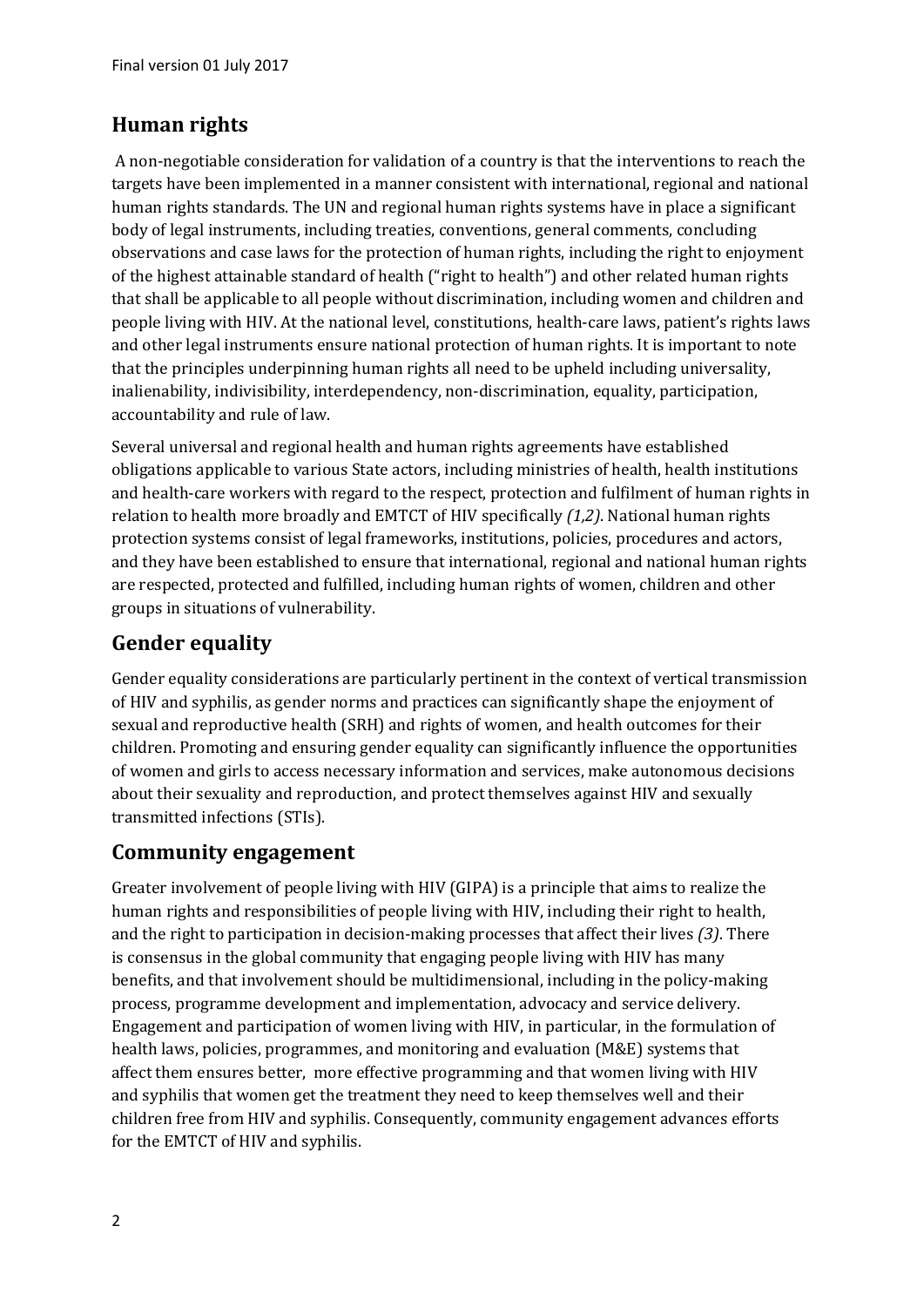#### **Commonly identified barriers that need to be comprehensively addressed for rightsbased EMTCT of HIV and syphilis include the following:**

- criminalization of vertical transmission
- mandatory or coerced testing and treatment
- lack of informed consent
- forced and coerced abortion, contraception and/or sterilization
- lack of confidentiality and privacy
- lack of equality and non-discrimination
- lack of availability, accessibility, acceptability and quality of services
- lack of accountability and absence of participation and community engagement
- gender-based violence
- lack of access to justice, remedies and redress.

## **II. SCOPE OF THE TOOL**

The following instrument measures readiness for EMTCT validation and progress towards achieving a human rights based approach to the prevention of mother-to-child transmission of HIV and syphilis as well as implementing good practices regarding gender equality and community engagement. The tool is a collection of key human rights issues identified by women living with HIV as the main barriers to achieving EMTCT of HIV and syphilis.

The absolute non-negotiables include grave or systematic human rights abuses, including forced sterilizations, contraception or abortion and mandatory testing, as well as lack of Government due diligence in redressing such abuses. No country can be validated for EMTCT of HIV and/or syphilis if there are grave or systematic human rights violations in the context of EMTCT.

Governments have an obligation to respect, protect and fulfil human rights and are the primary duty bearers ensuring that the minimum human rights standards for PMTCT programming are met. As rights holders and representatives of rights holders, clients of health services, including women living with HIV, and civil society organizations must also have an opportunity to independently reflect on policy and practice in the PMTCT context to identify rights violations and to support the identification of gaps in implementation and realization of rights protections, gender equality and community engagement.

**The following tool and checklist is designed to provide data for the purposes of evaluating whether a PMTCT programme has met the requirements of global minimum criteria 4: "Validation criteria must have been met in a manner consistent with gender equality and basic human rights considerations."** 

The questionnaire can also serve as an important **pre-evaluation tool** to assess whether the country will meet the minimum required standards in advance of an application for validation.

## **III. METHODOLOGY**

The assessment methodology proposes the following two mutually complementary data collection methodologies:

1. Desk review including review of national programme policies. Review of the international and regional human rights and gender equality instruments (conventions, treaties, protocols) the country has signed and/or ratified (i.e. Convention on the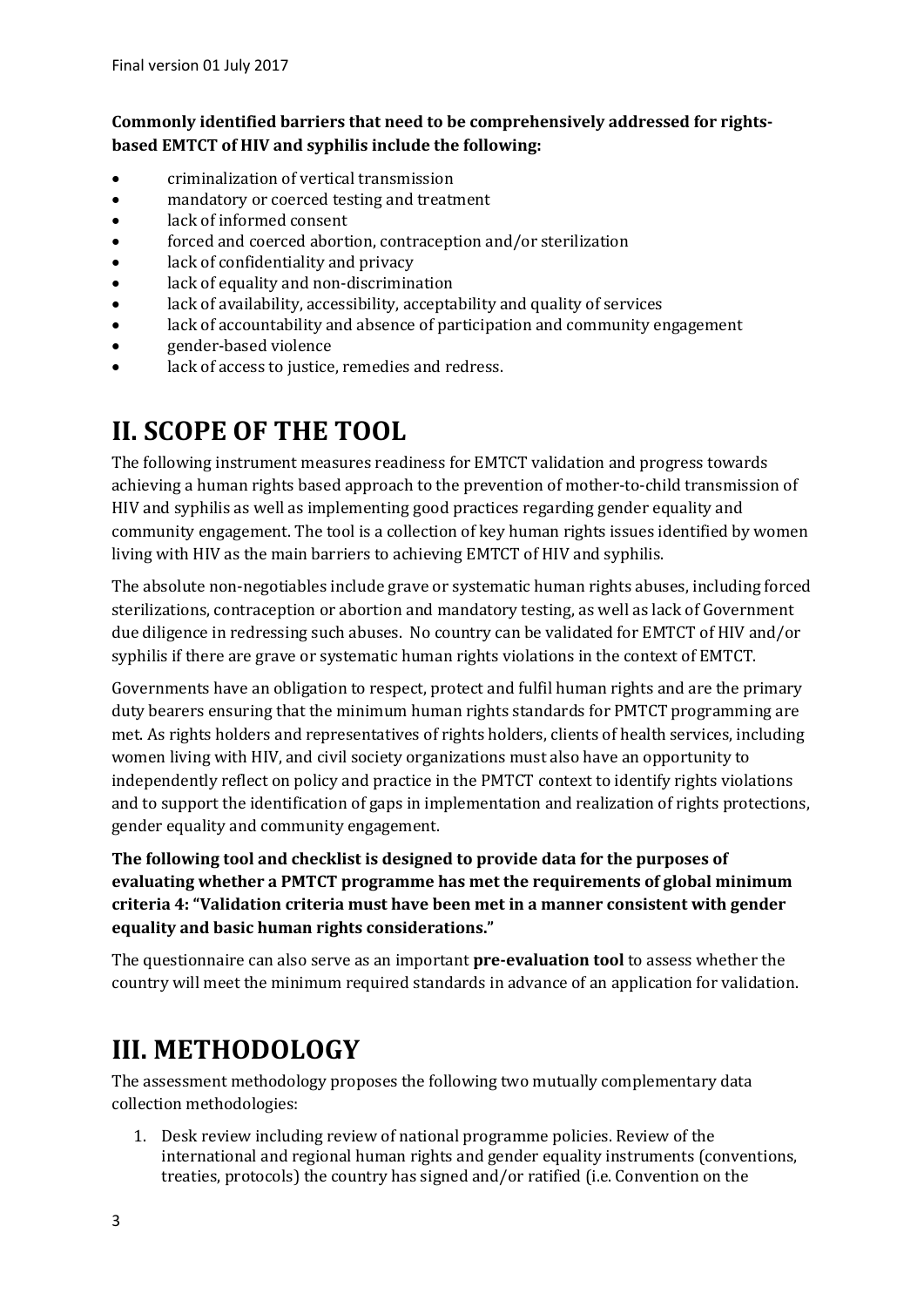Elimination of all Forms of Discrimination Against Women [CEDAW], Convention on the Rights of the Child [CRC], Inter-American Convention on Human Rights, Protocol to the African Charter on Human and Peoples' Rights on the Rights of Women in Africa), and policy and programmatic declarations, such as Global Strategy for Women's, Children's and Adolescents' Health 2016-2030 (including guiding principles), and the Strategic Framework for the elimination of new HIV infections among children in Africa by 2015 and keeping their mothers alive.

- 1. Review of national constitutions and laws for human rights protection, including protection of the right to health, women's and children's rights, rights of adolescents and young people, rights of key populations and sexual and reproductive rights.
	- a. Review of country reports to human rights bodies shadow reports submitted by nongovernmental organizations) and country reports to other relevant bodies (i.e. the Global AIDS Response Progress Reporting [GARPR] process, and its National Commitments and Policy Instrument, Unified Budget, Results and Accountability Framework [UBRAF] reports), and other documents that provide insight into countries' performance on human rights, women's rights, gender equality and HIV in general, and in relation to EMTCT in particular (including, where available, Stigma Index reports). There must be a sufficient opportunity for civil society and human rights groups to submit statements, shadow reports, research and other submissions for inclusion in the submission or to be provided directly to the validation team.
	- b. Concluding observations, recommendations, judgments received from international, regional, and national health and human rights bodies (i.e. treaty monitoring bodies, Universal Periodic Review [UPR] recommendations, responses and reports from the UN Special Rapporteur, ombudsperson reports, national court judgments). Interviews with relevant stakeholders will assess what the State has done to respond to issues raised by human rights bodies.

These documents are also in the public sphere and can be easily retrieved by the Regional Validation Committee/Team (RVC/RVT).

3. Stakeholder interviews: Semi-structured interviews with key officials with human rights, gender equality and community engagement functions, including the human rights desk, ombudsperson, bureau of gender affairs, ministries of foreign affairs, legislators, law enforcement agents, judges, among others, to collect information on the existence and functioning of government structures and mechanisms related to human rights and EMTCT.

- a. Semi-structured interviews with civil society representative organizations, including organizations and advocates of women living with HIV, young people living with HIV, other peop le living with HIV and women's groups, regarding their views on the protection, promotion and fulfilment of human rights related to HIV, women's rights, sexual and reproductive rights and gender equality, and the status of community engagement in general, and related to EMTCT programmes and services in particular.
- b. Semi-structured interviews with HIV and EMTCT programme managers and health services providers, including nurses and midwives regarding their views on the protection, promotion and fulfilment of human rights related to HIV, women's rights, sexual and reproductive rights and gender equality, and the status of community engagement in general and related to the EMTCT programmes and services in particular.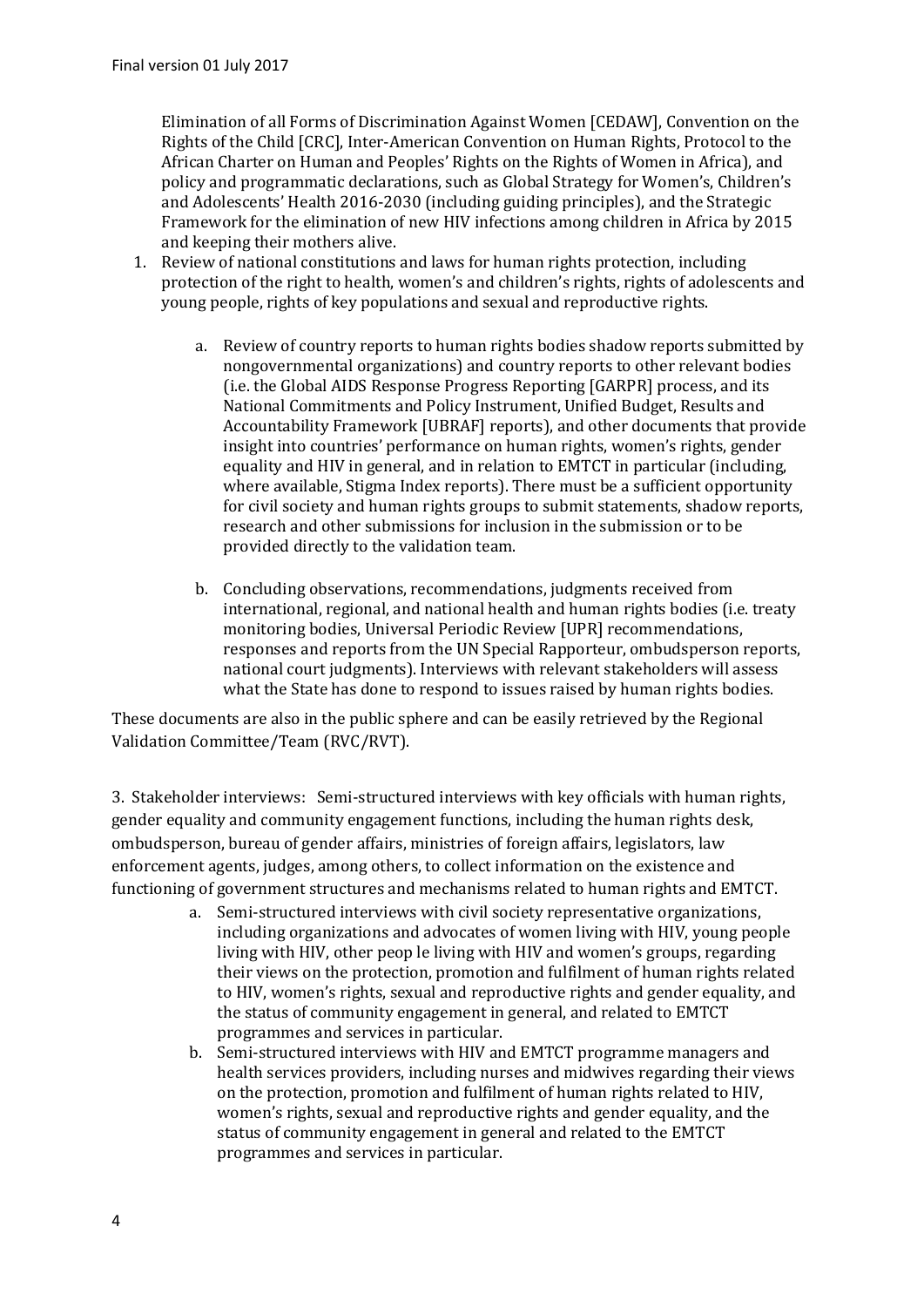## **IV. CHECKLIST**

*(COMPLETE ONE CHECKLIST AT EACH LEVEL OF GOVERNMENT ASSESSMENT)* 

 $\Box$  National level site

 National level site Name of site\_\_\_\_\_\_\_\_\_\_\_\_\_\_\_\_\_\_\_\_\_\_\_\_\_\_\_\_\_\_\_ Date of visit

 $\Box$  Subnational level site  $\Box$  Service delivery site

|              |                                                                                                                                 | <b>Yes</b>    | <b>No</b>   | <b>Unable</b><br><b>to</b><br>verify | <b>Comments</b> |
|--------------|---------------------------------------------------------------------------------------------------------------------------------|---------------|-------------|--------------------------------------|-----------------|
| $\mathbf{1}$ | Non-criminalization of HIV/syphilis transmission                                                                                |               |             |                                      |                 |
|              | Are there laws that criminalize any of the following acts?                                                                      |               | N           | U                                    |                 |
|              | a) potential or perceived exposure to                                                                                           |               | N           | U                                    |                 |
|              | $(1)$ HIV?                                                                                                                      |               |             |                                      |                 |
|              | (2) syphilis?                                                                                                                   | V             | N           | U                                    |                 |
|              | b) Are there specific laws or judicial precedents that criminalize non-disclosure of HIV/syphilis<br>status to sexual partners? |               | $\mathbb N$ | U                                    |                 |
|              | c) Are there prosecutions for non-disclosure, exposure or transmission of                                                       | V             | N           | U                                    |                 |
|              | $(1)$ HIV?                                                                                                                      |               |             |                                      |                 |
|              | (2) syphilis?                                                                                                                   | $\mathcal{I}$ | N           | U                                    |                 |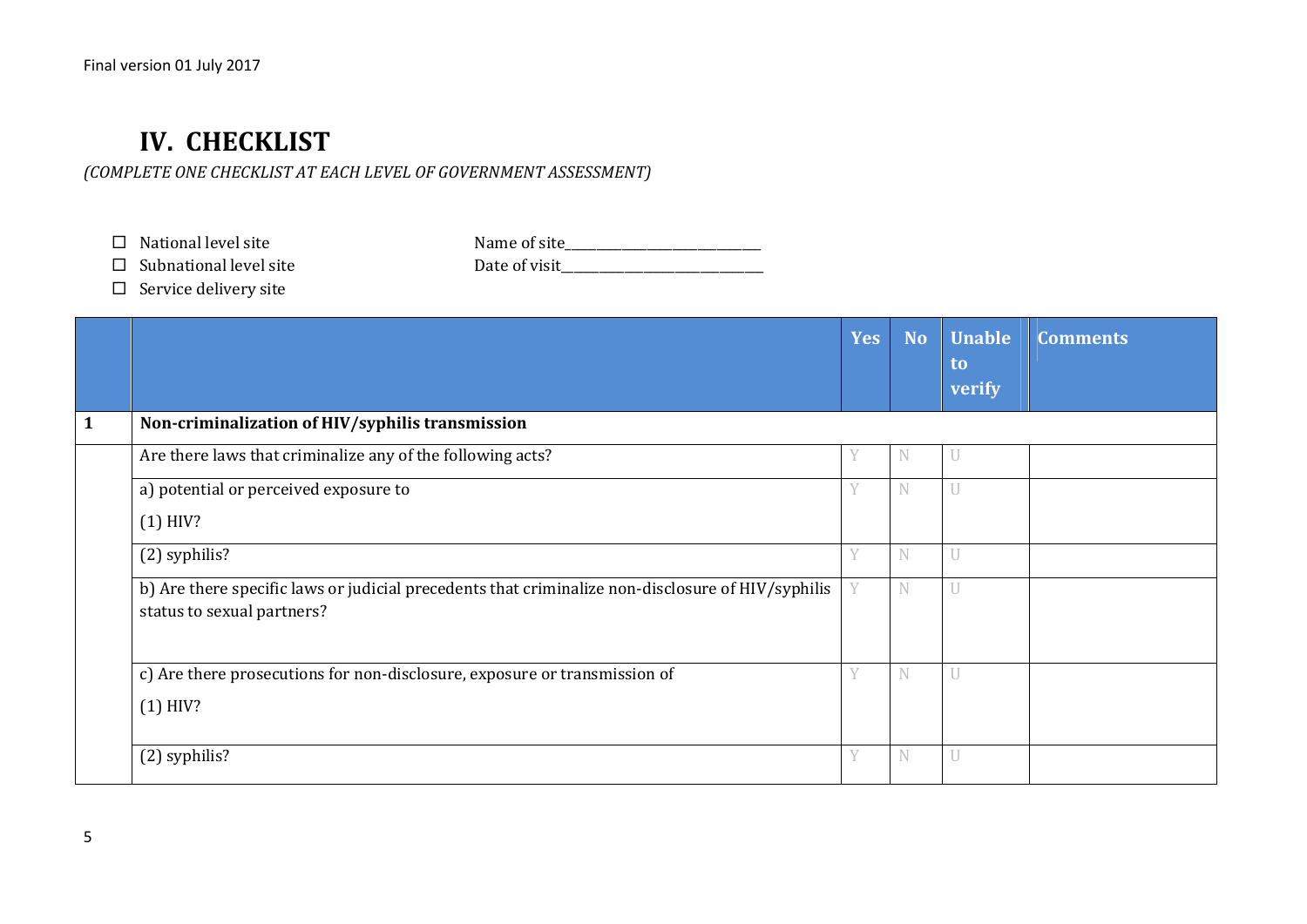|              |                                                                                                                                                                                                                                                                   | <b>Yes</b> | <b>No</b> | <b>Unable</b><br><sub>to</sub><br>verify | <b>Comments</b> |
|--------------|-------------------------------------------------------------------------------------------------------------------------------------------------------------------------------------------------------------------------------------------------------------------|------------|-----------|------------------------------------------|-----------------|
| $\mathbf{2}$ | Voluntary HIV and syphilis testing and treatment                                                                                                                                                                                                                  |            |           |                                          |                 |
|              | a) Are there laws or judicial precedents, regulations and/or policies prohibiting any of the following during antenatal care?                                                                                                                                     |            |           |                                          |                 |
|              | Mandatory testing for HIV and syphilis?                                                                                                                                                                                                                           |            | N         | U                                        |                 |
|              | Mandatory treatment for HIV and syphilis?                                                                                                                                                                                                                         |            | N         | U                                        |                 |
|              | b) Are women/pregnant women informed that they have a right to refuse testing or treatment<br>for HIV or syphilis?                                                                                                                                                |            | N         | U                                        |                 |
|              | c) Are there recent documented reports of mandatory testing and/or treatment of<br>women/pregnant women for HIV and syphilis?                                                                                                                                     | V          | N         | U                                        |                 |
| 3            | <b>Informed consent</b>                                                                                                                                                                                                                                           |            |           |                                          |                 |
|              | a) Are there laws or judicial precedents, regulations and/or policies requiring informed<br>consent directly from women and key populations in the maternal and child health (MCH)<br>setting (including FP, SRH, STI, GBV, HIV C&T, ART and other HIV services)? |            | N         | $\begin{array}{c} \square \end{array}$   |                 |
|              | b) Are there laws or judicial precedents, regulations and/or policies recognizing and protecting<br>adolescents' right to freely decide whether or not to receive health services/treatment without<br>parental/guardian consent?                                 |            |           |                                          |                 |
|              | c) Are there recent documented reports of violation of informed consent of women and<br>adolescents accessing EMTCT and other HIV/SRH services? (including third party<br>authorization requirement from husband, partner or parent)                              |            | N         | U                                        |                 |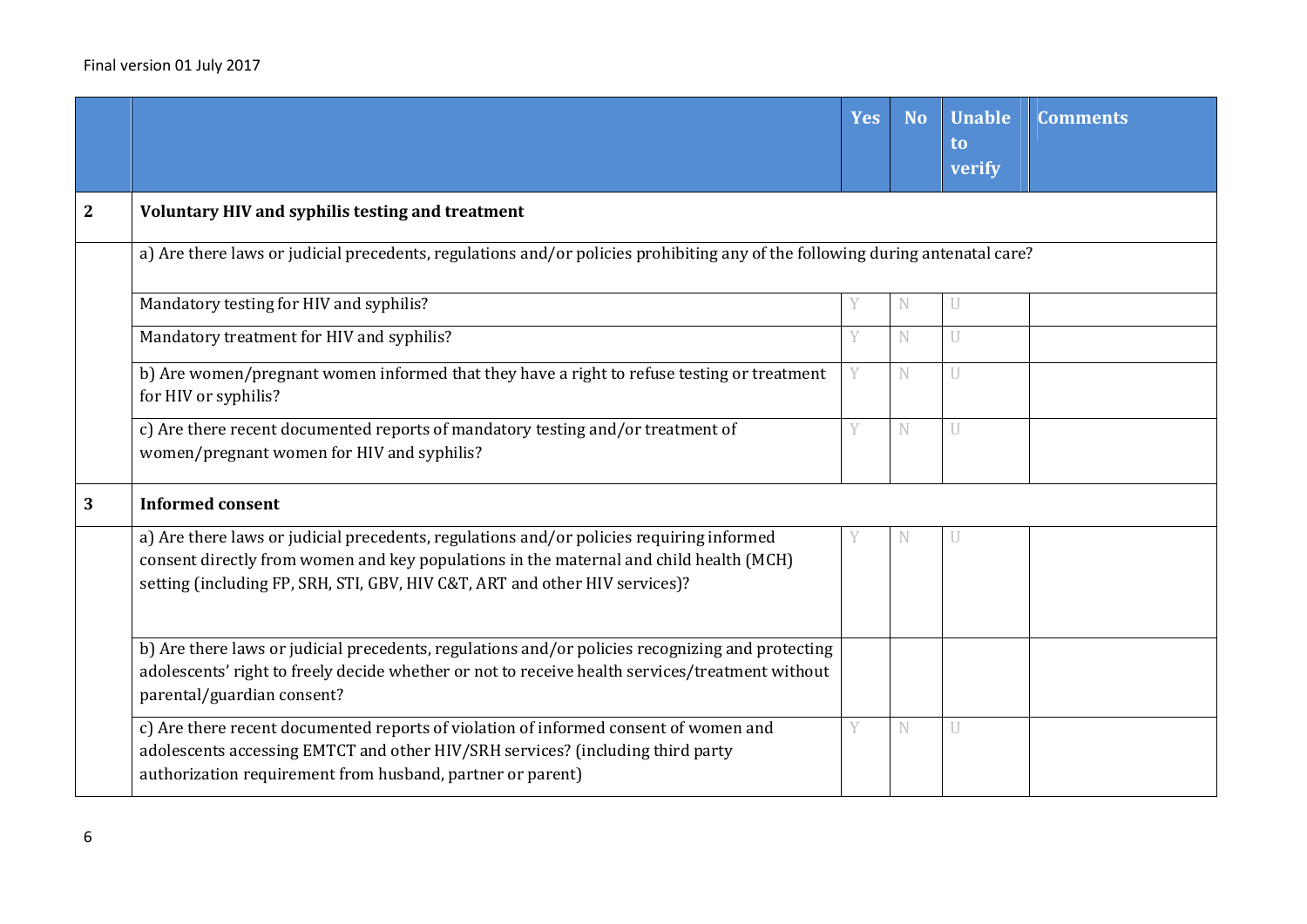|   |                                                                                                                                                                              | <b>Yes</b> | <b>No</b> | <b>Unable</b><br><sub>to</sub><br>verify | <b>Comments</b> |  |  |
|---|------------------------------------------------------------------------------------------------------------------------------------------------------------------------------|------------|-----------|------------------------------------------|-----------------|--|--|
| 4 | Forced, coerced and otherwise involuntary sterilization, contraception and/or abortion                                                                                       |            |           |                                          |                 |  |  |
|   | a) Are there laws or judicial precedents, regulations and/or policies prohibiting forced,<br>coerced and otherwise involuntary sterilization, contraception and/or abortion? |            | N         | U                                        |                 |  |  |
|   | b) Are there recent documented reports of involuntary sterilization, contraception and/or<br>abortion (without the consent of women living with HIV or syphilis)?            |            | N         | $\cup$                                   |                 |  |  |
| 5 | <b>Confidentiality and privacy</b>                                                                                                                                           |            |           |                                          |                 |  |  |
|   | a) Are there laws, regulations and/or policies that require confidentiality and non-disclosure of<br>HIV status in health-care settings?                                     |            | N         | U                                        |                 |  |  |
|   | b) Are there recent documents or reports of disrespect of privacy and confidentiality in health-<br>care settings?                                                           |            | N         | U                                        |                 |  |  |
| 6 | <b>Equality and non-discrimination</b>                                                                                                                                       |            |           |                                          |                 |  |  |
|   | a) Are there laws or judicial precedents, regulations and/or policies that guarantee equality and non-discrimination, which include specific<br>provisions on:               |            |           |                                          |                 |  |  |
|   | $(1)$ sex and/or gender equality                                                                                                                                             |            | N         | U                                        |                 |  |  |
|   | (2) HIV and syphilis status;                                                                                                                                                 |            | N         | $\mathbb{I}$                             |                 |  |  |
|   | (3) children                                                                                                                                                                 | V          | N         | $\overline{U}$                           |                 |  |  |
|   | (4) key populations, and call for the elimination of discrimination?                                                                                                         | V          | N         | $\overline{U}$                           |                 |  |  |
|   | b) Are there documented cases or reports of discrimination, disrespect of privacy and<br>confidentiality in health-care settings?                                            |            | N         | U                                        |                 |  |  |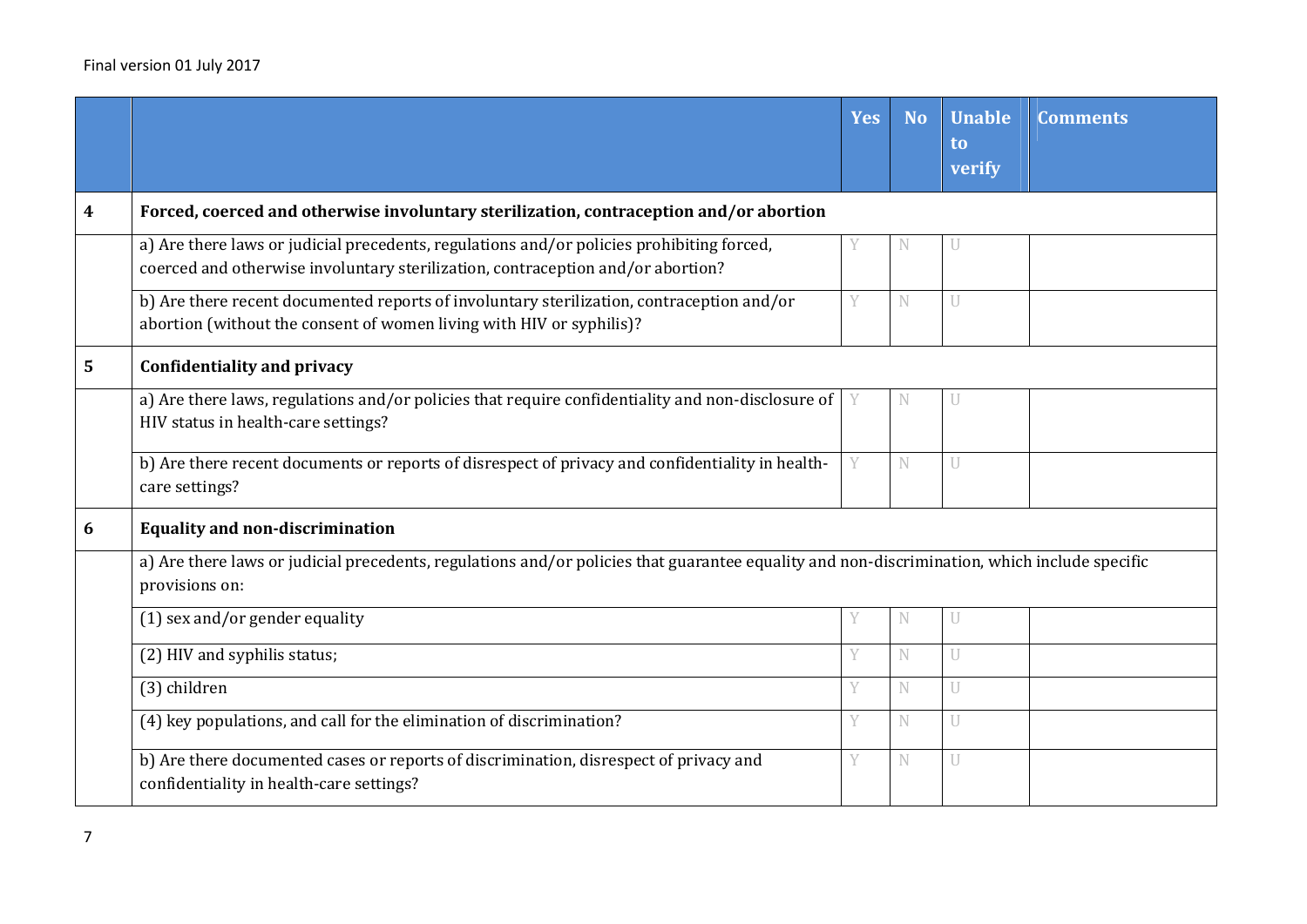Final version 01 July 2017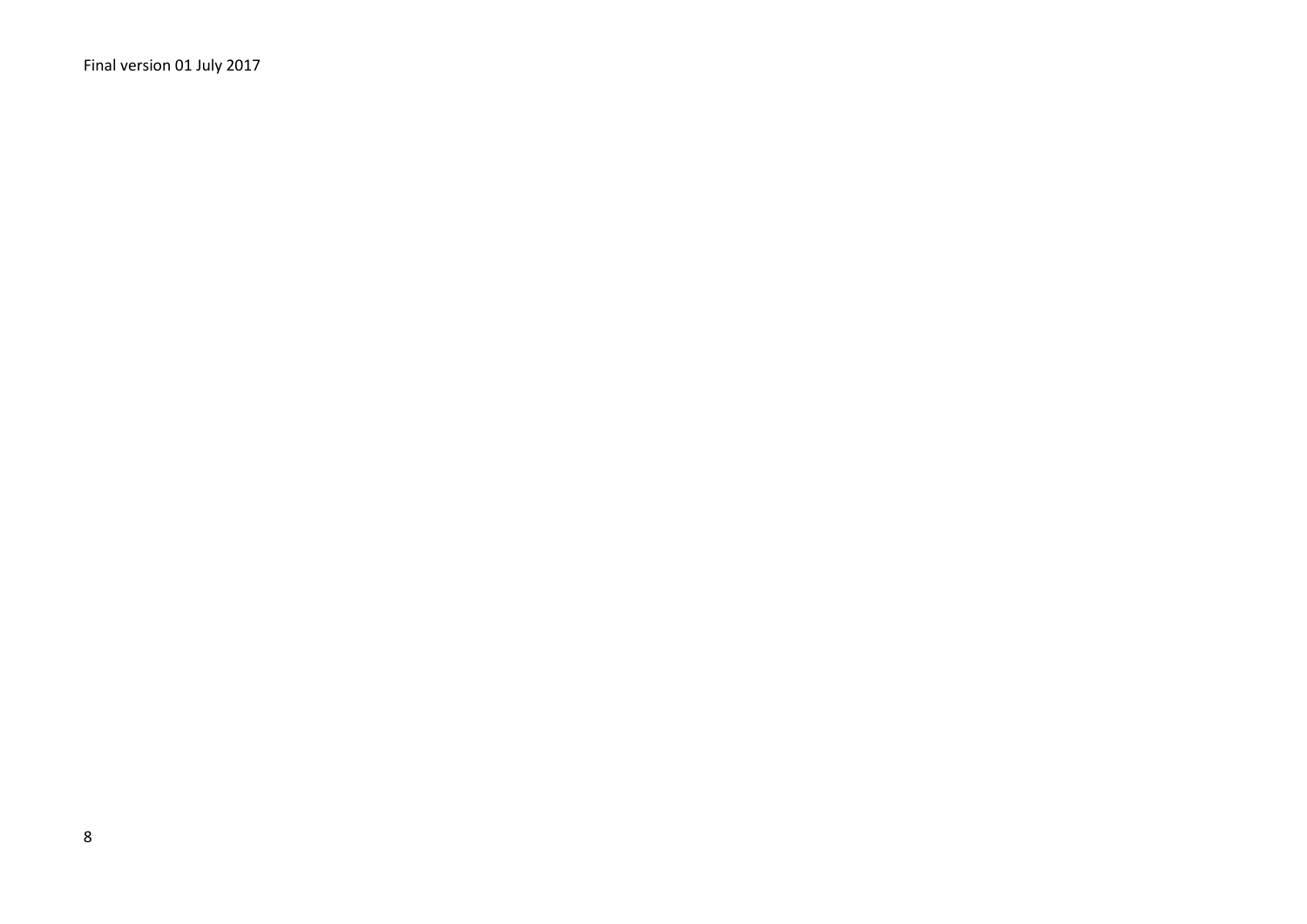|   |                                                                                                                                                                                                                | <b>Yes</b> | <b>No</b> | <b>Unable</b><br><sub>to</sub><br>verify | <b>Comments</b> |  |  |  |
|---|----------------------------------------------------------------------------------------------------------------------------------------------------------------------------------------------------------------|------------|-----------|------------------------------------------|-----------------|--|--|--|
| 7 | Accountability, community engagement and participation of people affected by HIV and other key populations                                                                                                     |            |           |                                          |                 |  |  |  |
|   | a) Are there laws, regulations and/or policies on ensuring accountability in relation to EMTCT,<br>community engagement, participation and greater involvement of people/women affected by<br>HIV?             |            | N         | U                                        |                 |  |  |  |
|   | b) Are networks of women living with HIV involved in the development and evaluation of<br>national laws, regulations, policies and plans for prevention of mother-to-child transmission<br>(PMTCT) programmes? |            | N         | U                                        |                 |  |  |  |
|   | c) Does the national annual PMTCT progress report include civil society/community analysis of<br>progress?                                                                                                     |            | N         | U                                        |                 |  |  |  |
|   | d) Is feedback from civil society/community reflected in revised national PMTCT operational<br>plans?                                                                                                          |            | N         | $\overline{U}$                           |                 |  |  |  |
|   | e) Do facilities have accountability mechanisms (such as community dialogues or health<br>committees, charters, scorecards) to support efforts at improvement of PMTCT services?                               |            | N         | U                                        |                 |  |  |  |
| 8 | <b>Gender-based violence</b>                                                                                                                                                                                   |            |           |                                          |                 |  |  |  |
|   | a) Are there laws, regulations, policies or judicial precedents prohibiting or banning all forms<br>of violence against women and girls?                                                                       |            | N         | U                                        |                 |  |  |  |
|   | b) Are there national plans of action and/or a policy for prevention of and response to violence<br>against women?                                                                                             |            | N         | U                                        |                 |  |  |  |
|   | c) Are there recent documents or reports of violence against women?                                                                                                                                            |            | N         | U                                        |                 |  |  |  |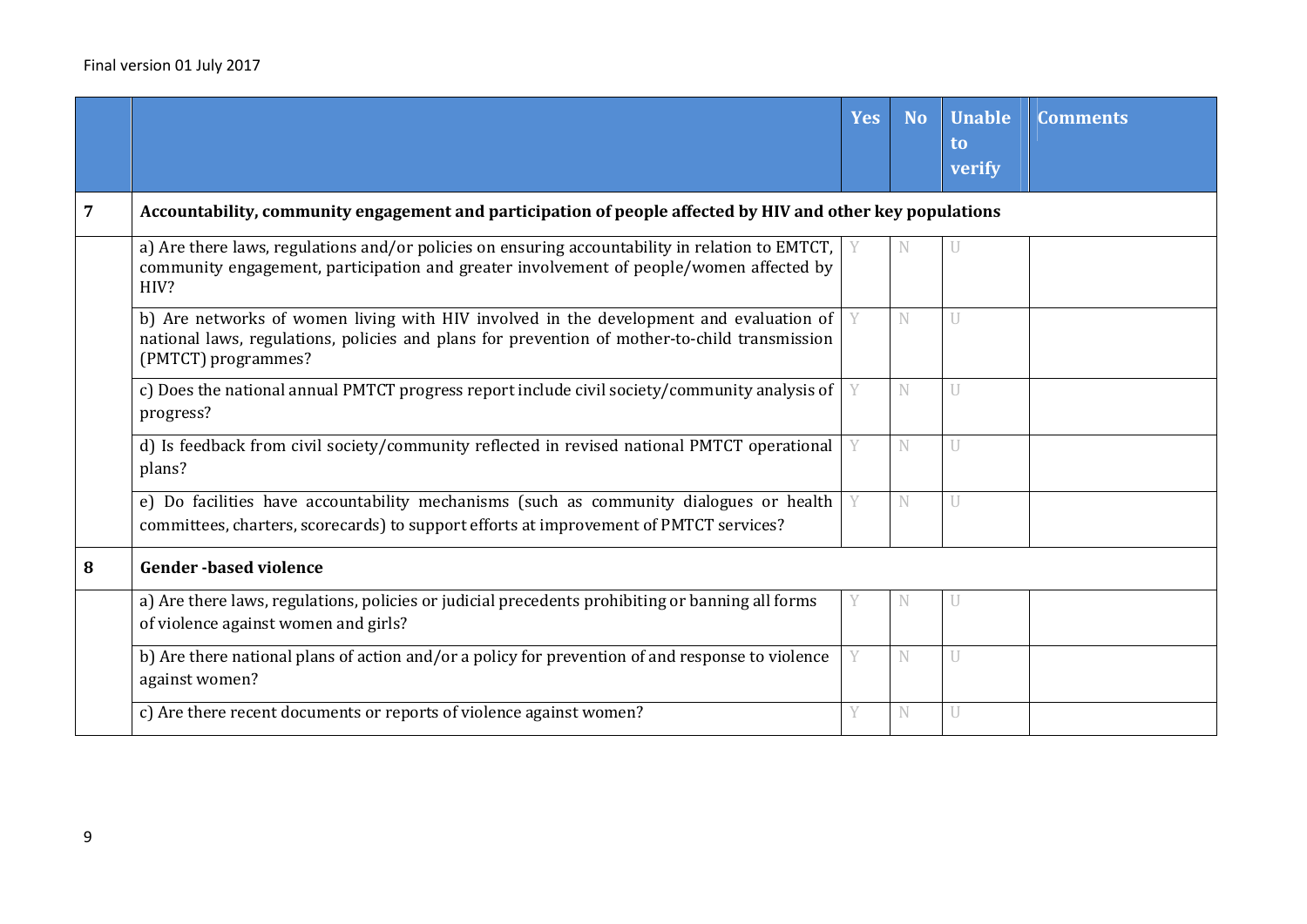|   |                                                                                                                                                                | <b>Yes</b> | <b>No</b> | <b>Unable</b><br>to<br>verify | <b>Comments</b> |
|---|----------------------------------------------------------------------------------------------------------------------------------------------------------------|------------|-----------|-------------------------------|-----------------|
| 9 | Availability, accessibility, acceptability and quality of services                                                                                             |            |           |                               |                 |
|   | a) Are there laws, regulations and/or policies or judicial precedents on ensuring availability,<br>accessibility, acceptability and quality of PMTCT services? |            | N         | U                             |                 |
|   | b) Do PMTCT programmes have strategies to address common barriers to access that women<br>living with HIV and their families face, such as:                    | Y          | N         | U                             |                 |
|   | (1) Are there frequent stock-outs of medicines?                                                                                                                | V          | N         | U                             |                 |
|   | (2) Are there signs of stigma and discrimination in health-care settings?                                                                                      | Y          | N         | U                             |                 |
|   | (3) Are there costs for testing and/or treatment?                                                                                                              |            |           |                               |                 |
|   | a) $HIV?$                                                                                                                                                      |            | N         | U                             |                 |
|   | b) syphilis?                                                                                                                                                   | Y          | N         | U                             |                 |
|   | antenatal care services?<br>a)                                                                                                                                 | Y          | N         | U                             |                 |
|   | (4) shortage of trained health-care workers                                                                                                                    | Y          | N         | U                             |                 |
|   | (5) distance and travel costs to health facilities?                                                                                                            | Y          | N         | $\mathbf{U}$                  |                 |
|   | c) Are women living with HIV able to access antenatal or PMTCT services without fear of<br>stigma or discrimination?                                           | Y          | N         | U                             |                 |
|   | d) Does the PMTCT programme offer quality services that include:                                                                                               |            |           |                               |                 |
|   | (i) pre- and post-test counselling (if required in country)                                                                                                    | Y          | N         | U                             |                 |
|   | (ii) counselling and psychosocial support for HIV and/or syphilis positivity?                                                                                  | Y          | N         | U                             |                 |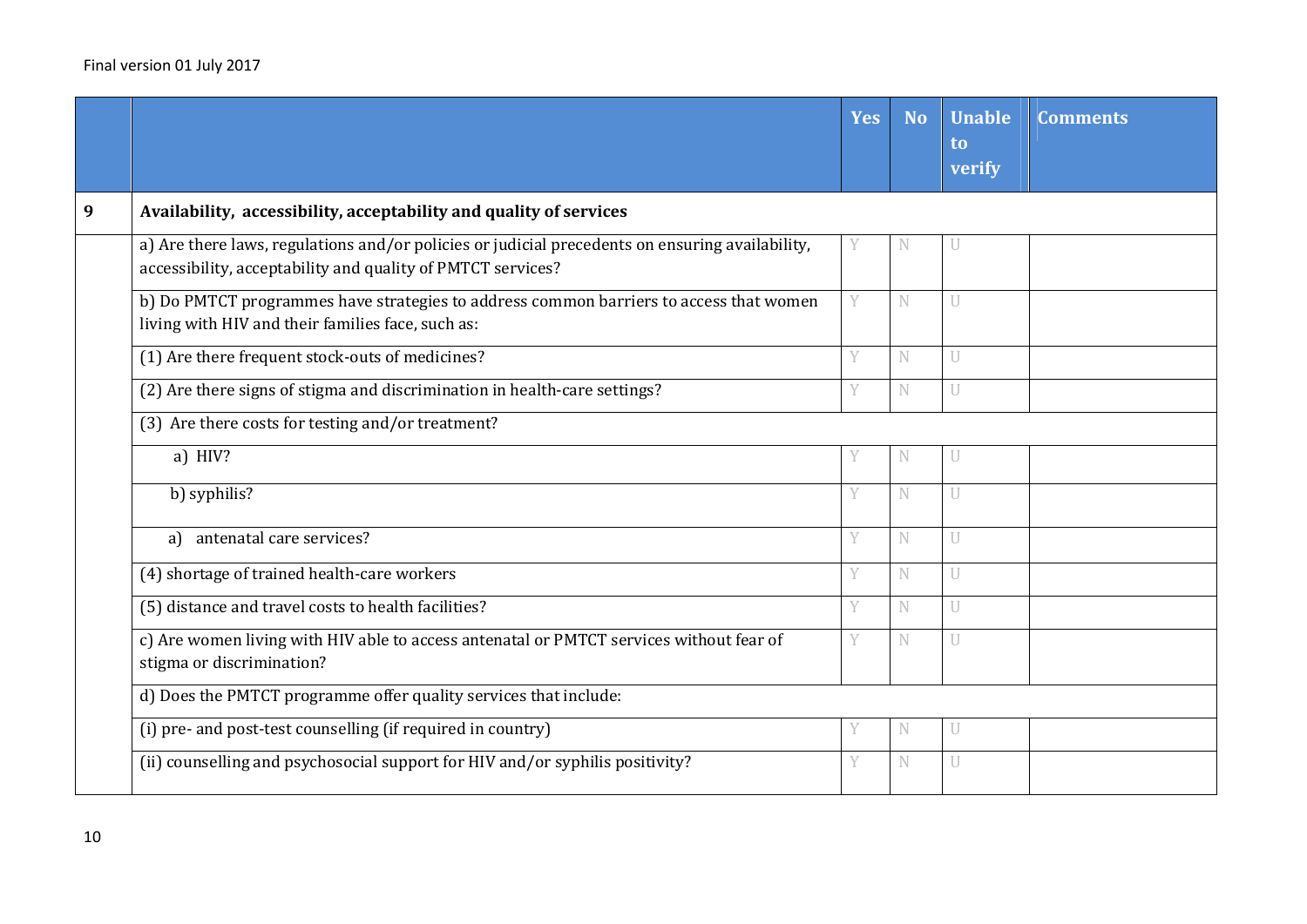#### Final version 01 July 2017

|                                                                                                                                                                                                                                                                                                                                                                                                                                                                                                                                  | <b>Yes</b> | <b>No</b>   | <b>Unable</b><br>to<br>verify | <b>Comments</b> |
|----------------------------------------------------------------------------------------------------------------------------------------------------------------------------------------------------------------------------------------------------------------------------------------------------------------------------------------------------------------------------------------------------------------------------------------------------------------------------------------------------------------------------------|------------|-------------|-------------------------------|-----------------|
| (iii) infant-feeding guidance?                                                                                                                                                                                                                                                                                                                                                                                                                                                                                                   |            | N           | U                             |                 |
| (viii) assistance for women with disabilities?                                                                                                                                                                                                                                                                                                                                                                                                                                                                                   | V          | N           | U                             |                 |
| (ix) services for indigenous women?                                                                                                                                                                                                                                                                                                                                                                                                                                                                                              | V          | $\mathbb N$ | U                             |                 |
| e) Does the PMTCT strategy review the accessibility and acceptability of services for:                                                                                                                                                                                                                                                                                                                                                                                                                                           |            |             |                               |                 |
| (i) young women of reproductive age?                                                                                                                                                                                                                                                                                                                                                                                                                                                                                             |            | N           | $\mathbf{U}$                  |                 |
| (ii) unmarried women?                                                                                                                                                                                                                                                                                                                                                                                                                                                                                                            | V          | N           | U                             |                 |
| (iii) women living with HIV?                                                                                                                                                                                                                                                                                                                                                                                                                                                                                                     | Y          | $\mathbb N$ | U                             |                 |
| (iv) sex workers?                                                                                                                                                                                                                                                                                                                                                                                                                                                                                                                | V          | N           | $\overline{U}$                |                 |
| (v) women who use drugs?                                                                                                                                                                                                                                                                                                                                                                                                                                                                                                         | V          | N           | $\mathbf{U}$                  |                 |
| (vi) lesbian, bisexual or queer women?                                                                                                                                                                                                                                                                                                                                                                                                                                                                                           | V          | N           | $\overline{U}$                |                 |
| (vii) transgender people?                                                                                                                                                                                                                                                                                                                                                                                                                                                                                                        | Y          | $\mathbb N$ | $\overline{U}$                |                 |
| f) Are there initiatives in place to ensure access to services for these populations?                                                                                                                                                                                                                                                                                                                                                                                                                                            | Y          | N           | $\mathbf{U}$                  |                 |
| g) Are there laws, regulations and/or polices or judicial precedents guaranteeing equal and<br>universal access to SRH services including maternal health services, family planning services<br>for women living with HIV and/or affected by HIV, with special attention to populations of<br>women in vulnerable situations (including ethnic or religious minorities, indigenous women,,<br>women with disabilities, poor women, migrant women, unmarried women, sex workers,<br>women who use drugs, other vulnerable women)? | Y          | N           | U                             |                 |
| h) Are health-care workers and health facility personnel trained in human rights issues including:                                                                                                                                                                                                                                                                                                                                                                                                                               |            |             |                               |                 |
| (i) sexual and reproductive rights?                                                                                                                                                                                                                                                                                                                                                                                                                                                                                              |            | N           |                               |                 |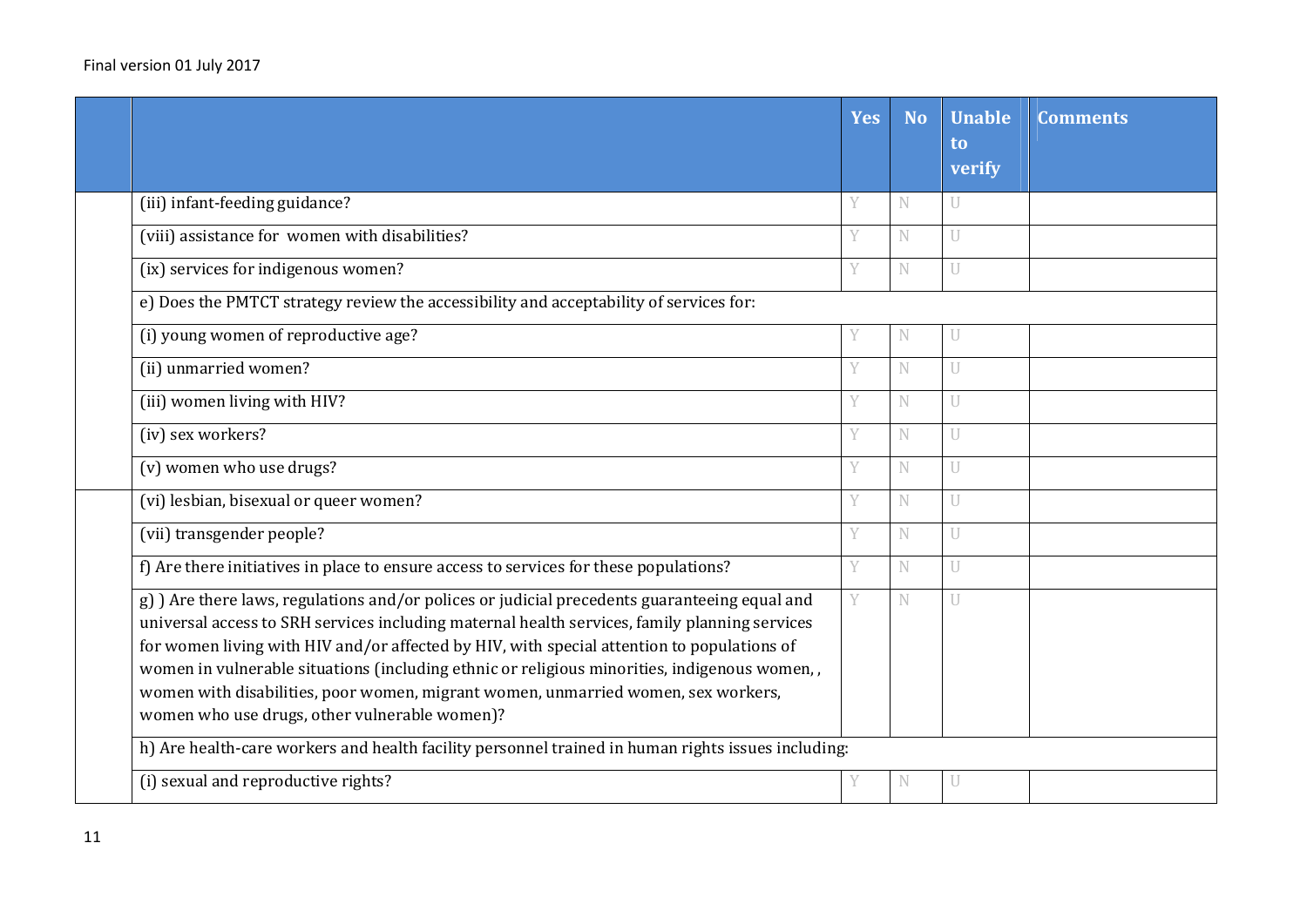|    |                                                                                                                                                                                                             |   | <b>No</b> | <b>Unable</b><br>to | <b>Comments</b> |
|----|-------------------------------------------------------------------------------------------------------------------------------------------------------------------------------------------------------------|---|-----------|---------------------|-----------------|
|    |                                                                                                                                                                                                             |   |           | verify              |                 |
|    | (iii) informed consent?                                                                                                                                                                                     | Y | N         | $\mathbf{U}$        |                 |
|    | (iv) patient confidentiality and privacy?                                                                                                                                                                   | Y | N         | U                   |                 |
|    | (v) respectful maternal care?                                                                                                                                                                               | Y | N         | $\mathbf{U}$        |                 |
|    | (vi) gender-based violence?                                                                                                                                                                                 | Y | N         | $\mathbb{I}$        |                 |
|    | (vii) promoting gender equality?                                                                                                                                                                            | Y | N         | $\mathbb{I}$        |                 |
|    | i) Are there laws, policies and/or practices in place that criminalize behaviours or acts that are particularly relevant for key populations that are<br>especially vulnerable to HIV or syphilis, such as: |   |           |                     |                 |
|    | (i) sex work?                                                                                                                                                                                               | Y | N         | U                   |                 |
|    | (ii) drug use?                                                                                                                                                                                              | Y | N         | $\mathbf{U}$        |                 |
|    | (iii) same-sex sexual behaviour?                                                                                                                                                                            | Y | N         | $\mathbf{I}$        |                 |
|    | (iv) cross-dressing or any other behaviours or acts related to (trans) gender expression?                                                                                                                   | Y | N         | $\mathbf{U}$        |                 |
| 10 | Access to justice, remedies and redress                                                                                                                                                                     |   |           |                     |                 |
|    | a) Are there laws, regulations and/or policies or judicial precedents ensuring access to justice,<br>remedies and redress, including pro bono legal services?                                               |   | N         | U                   |                 |
|    | b) Are there procedures or mechanisms to report human rights violations related to HIV care?                                                                                                                | Y | N         | $\mathbf{I}$        |                 |
|    | c) Are there any grievance mechanisms in your country for redress of human rights violations<br>against women living with HIV?                                                                              | Y | N         | U                   |                 |
|    | d) Is there a way for women living with HIV to hold service providers accountable for any<br>violation of human rights in the context of PMTCT services?                                                    | Y | N         | U                   |                 |
|    | e) Are there institutional barriers to accessing these mechanisms?                                                                                                                                          | Y | N         | U                   |                 |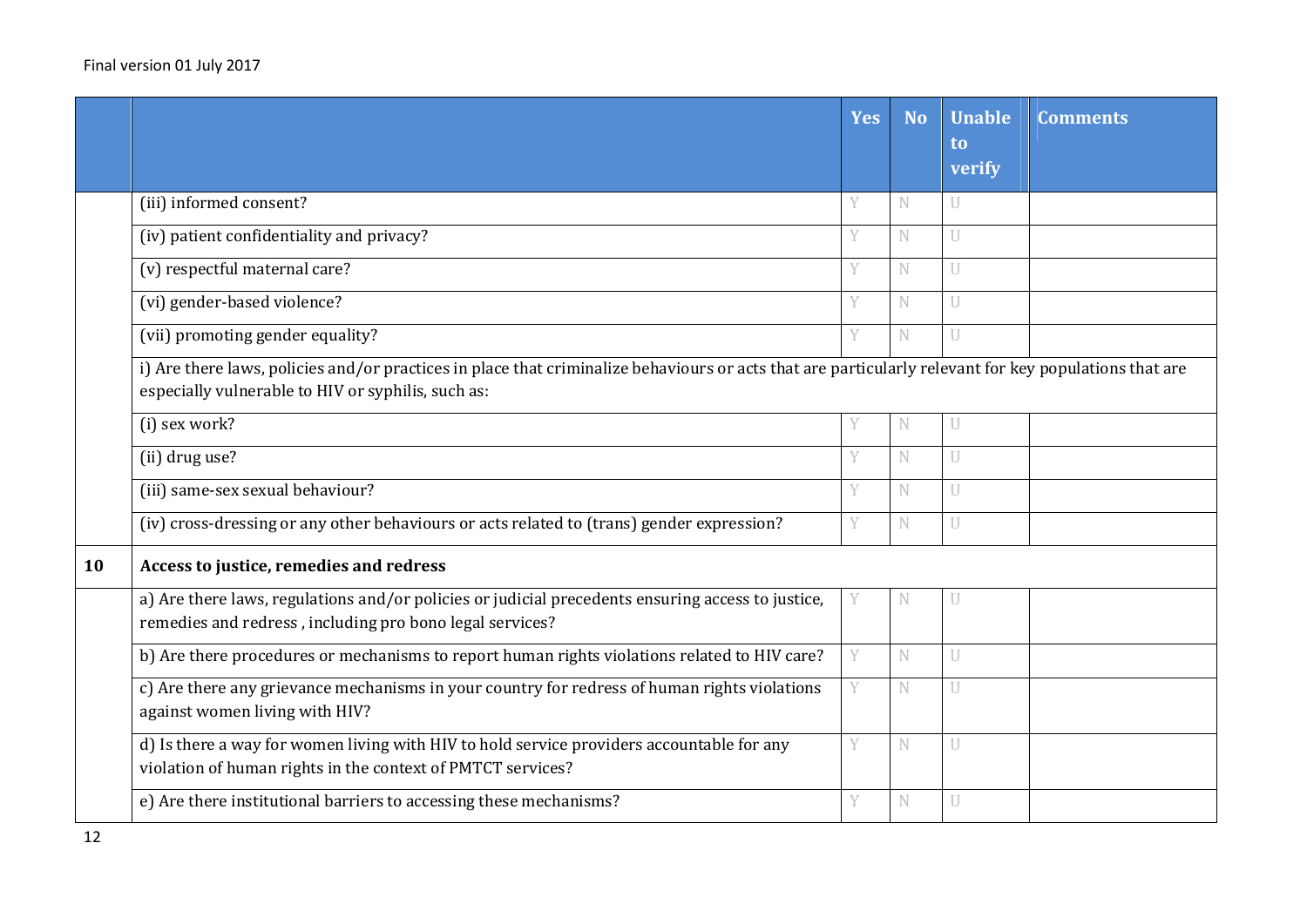#### Final version 01 July 2017

|                                                                                                                                                         | <b>Yes</b> | <b>No</b> | <b>Unable</b><br><sub>to</sub><br>verify | <b>Comments</b> |
|---------------------------------------------------------------------------------------------------------------------------------------------------------|------------|-----------|------------------------------------------|-----------------|
| f) Are there social, religious or cultural barriers to accessing these mechanisms, left<br>unaddressed by laws, regulations or policies?                |            |           |                                          |                 |
| g) Does the PMTCT programme include initiatives to increase women's awareness of their<br>human rights, including their sexual and reproductive rights? |            | N         |                                          |                 |
| h) Are human rights violations within the PMTCT setting documented and monitored?                                                                       |            | N         |                                          |                 |
| i) Have there been sanctions or reparations for violations of rights in context of PMTCT<br>programmes?                                                 |            |           |                                          |                 |

## **Summary of findings:**